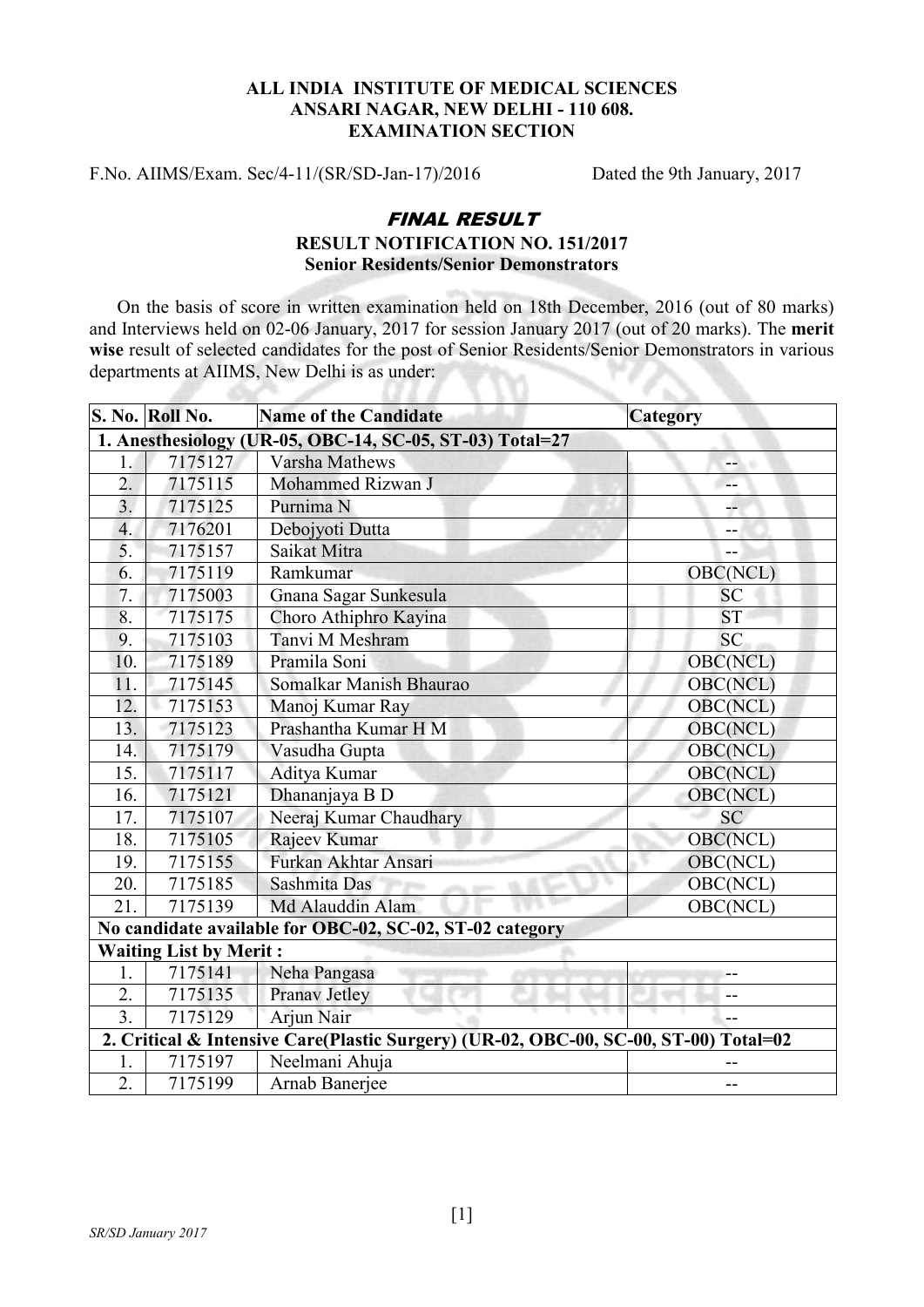|                  | 3. Onco-Anesthesiology (Dr. BRA IRCH) (UR-02, OBC-07, SC-03, ST-02) Total=14 |                                                                              |                            |  |  |
|------------------|------------------------------------------------------------------------------|------------------------------------------------------------------------------|----------------------------|--|--|
| 1.               | 7175211                                                                      | Aditi Suri                                                                   |                            |  |  |
| 2.               | 7175215                                                                      | Dimple Pangtey                                                               | ST (On Merit)              |  |  |
| $\overline{3}$ . | 7175213                                                                      | Prashant Sirohiya                                                            | OBC(NCL)                   |  |  |
| 4.               | 7175221                                                                      | Chandan Sahu                                                                 | OBC(NCL)                   |  |  |
| 5.               | 7175007                                                                      | Kokila C                                                                     | <b>SC</b>                  |  |  |
|                  |                                                                              | No candidate available for OBC-05, SC-02, ST-02 category                     |                            |  |  |
|                  |                                                                              | 4. Palliative Medicine (Dr. BRA IRCH) (UR-05, OBC-01, SC-00, ST-00) Total=06 |                            |  |  |
| 1.               | 7175233                                                                      | Raghav Gupta                                                                 | --                         |  |  |
| 2.               | 7176205                                                                      | Priodarshi Roychoudhury                                                      |                            |  |  |
| $\overline{3}$ . | 7175229                                                                      | Santosh Kumar Gupta                                                          |                            |  |  |
|                  |                                                                              | No candidate available for UR-02, OBC-01 category                            |                            |  |  |
|                  | <b>5. Cardiac Anesthesiology</b>                                             |                                                                              |                            |  |  |
|                  |                                                                              | No candidate appeared                                                        |                            |  |  |
|                  |                                                                              | 6. Neuro Anesthesiology (UR-04, OBC-04, SC-04, ST-01) Total=13               |                            |  |  |
| 1.               | 7175243                                                                      | Prerna Biswal                                                                | --                         |  |  |
| 2.               | 7175009                                                                      | Rashmi Rani Mahapatra                                                        | --                         |  |  |
| 3 <sub>1</sub>   | 7175249                                                                      | Shiwani Agarwal                                                              |                            |  |  |
| 4.               | 7175245                                                                      | Shafna K T                                                                   | <b>OBC(NCL)</b> (On Merit) |  |  |
| 5.               | 7176211                                                                      | Sourav Burman                                                                | <b>SC</b>                  |  |  |
|                  |                                                                              | No candidate available for OBC-04, SC-03, ST-01 category                     |                            |  |  |
|                  | <b>Waiting List by Merit</b>                                                 |                                                                              |                            |  |  |
| 1.               | 7176209                                                                      | Devajyoti Sharma                                                             |                            |  |  |
| 2.               | 7175251                                                                      | Kanika Gulati                                                                | --                         |  |  |
|                  | 3.<br>7175253<br>Kuldeep Raina                                               |                                                                              |                            |  |  |
|                  |                                                                              | 7. Medical Oncology (UR-03, OBC-03, SC-00, ST-01) Total=07                   |                            |  |  |
| 1.               | 7175279                                                                      | Pawar Satyajit Jalinder                                                      |                            |  |  |
| $\overline{2}$ . | 7175259                                                                      | Akash Gupta                                                                  |                            |  |  |
| 3.               | 7175281                                                                      | <b>Amit Kumar</b>                                                            |                            |  |  |
| $\overline{4}$ . | 7175267                                                                      | Santosh Kumar C                                                              | OBC(NCL)                   |  |  |
| 5.               | 7175255                                                                      | <b>Gundu Naresh</b>                                                          | OBC(NCL)                   |  |  |
| $\mathbf{b}$ .   | 7175289                                                                      | Parmod Kumar                                                                 | OBC(NCL)                   |  |  |
| $\overline{7}$ . | 7175293                                                                      | Benrithung R Ngullie                                                         | <b>ST</b>                  |  |  |
|                  | <b>Waiting List by Merit</b>                                                 |                                                                              |                            |  |  |
| 1.               | 7175271                                                                      | Vikas Garg                                                                   | --                         |  |  |
| 2.               | 7175265                                                                      | Ashutosh Jain                                                                |                            |  |  |
|                  |                                                                              | 8. Obstetrics & Gynaecology (UR-07, OBC-02, SC-01, ST-00) Total=10           |                            |  |  |
| 1.               | 7175375                                                                      | Swati                                                                        |                            |  |  |
| 2.               | 7175353                                                                      | Plabani Sarkar                                                               | <b>SC</b> (On Merit)       |  |  |
| 3.               | 7175355                                                                      | Garima Pandey                                                                |                            |  |  |
| 4.               | 7175367                                                                      | Shinjini Narang                                                              |                            |  |  |
| 5.               | 7175357                                                                      | Tuhina Goel                                                                  | --                         |  |  |
| 6.               | 7175361                                                                      | Neha Mishra                                                                  | --                         |  |  |
| 7.               | 7175341                                                                      | Gaganpreet Kaur                                                              |                            |  |  |
| 8.               | 7175307                                                                      | Pooja Singh                                                                  | OBC(NCL)                   |  |  |
| 9.               | 7175335                                                                      | Aprajita Kumari                                                              | <b>SC</b>                  |  |  |
| 10.              | 7175403                                                                      | Ruchi Verma                                                                  | <b>OBC(NCL) OPH</b>        |  |  |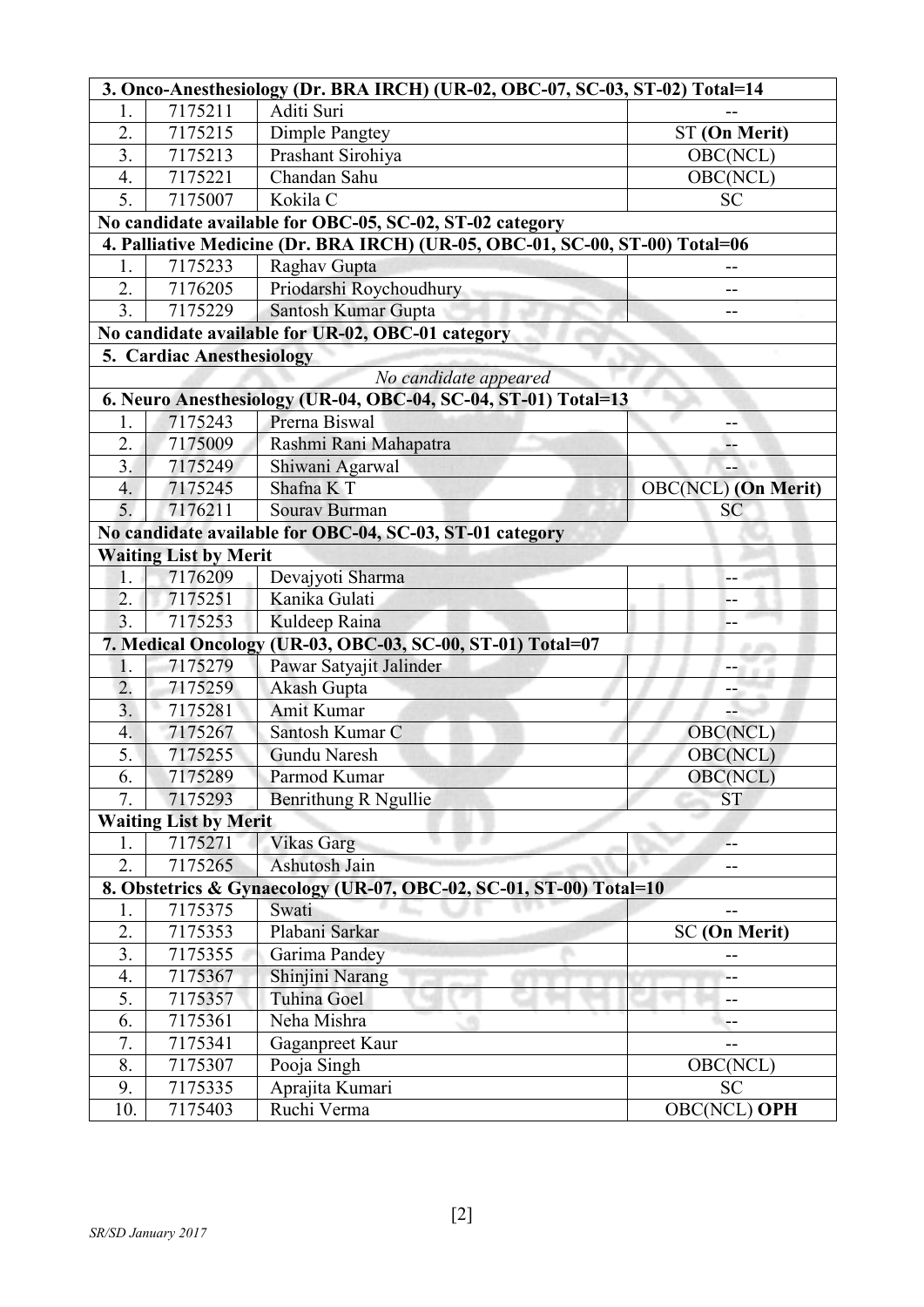|                  | <b>Waiting List by Merit</b> |                                                           |                            |  |  |
|------------------|------------------------------|-----------------------------------------------------------|----------------------------|--|--|
| 1.               | 7175409                      | Harneet Kaur                                              |                            |  |  |
| 2.               | 7175313                      | Esha Gupta                                                | --                         |  |  |
| $\overline{3}$ . | 7175395                      | Lakshmi Darlanka                                          |                            |  |  |
| 4.               | 7175385                      | Manvi Dua                                                 | --                         |  |  |
| 5.               | 7176217                      | Sreya Bhattacharyya                                       |                            |  |  |
| 6.               | 7175369                      | Farhat Mazhari                                            | --                         |  |  |
| 7.               | 7175351                      | Sneh Priya                                                | OBC(NCL)                   |  |  |
| 8.               | 7176225                      | Gazala Shahnaz                                            | OBC(NCL)                   |  |  |
| 9.               | 7175019                      | M S Raajalakshmi                                          | <b>SC</b>                  |  |  |
| 10.              | 7175303                      | Deepa Chaudhary                                           | OBC(NCL)                   |  |  |
|                  |                              | 9. Ophthalmology (UR-05, OBC-01, SC-00, ST-01) Total=07   |                            |  |  |
| 1.               | 7175441                      | Chirakshi                                                 | --                         |  |  |
| 2.               | 7175417                      | Pulak Agarwal                                             | --                         |  |  |
| 3.               | 7175027                      | Sridevi Nair                                              |                            |  |  |
| 4.               | 7175473                      | Dheepak Sundar M                                          | <b>OBC(NCL)</b> (On Merit) |  |  |
| 5.               | 7175439                      | <b>Rinky Agarwal</b>                                      |                            |  |  |
| 6.               | 7175431                      | Saumya Yadav                                              | OBC(NCL)                   |  |  |
| 7.               | 7175489                      | Gazella Bruce Warjri                                      | <b>ST</b>                  |  |  |
|                  | <b>Waiting List by Merit</b> |                                                           |                            |  |  |
| 1.               | 7175469                      | Monica Lohchab                                            | --                         |  |  |
| $\overline{2}$ . | 7175423                      | Nikhil Agrawal                                            | --                         |  |  |
| 3.               | 7175427                      | Deepti Mittal                                             |                            |  |  |
| 4.               | 7175429                      | Nidhi Gajendragadkar                                      | –−                         |  |  |
| 5.               | 7175447                      | Dhanraj Jat                                               | OBC(NCL)                   |  |  |
| 6.               | 7175525                      | Nishant Kumar                                             | OBC(NCL)                   |  |  |
| 7.               | 7175519                      | Anita Sharma                                              | OBC(NCL)                   |  |  |
| 8.               | 7176321                      | Akarkar Shekhar Onu                                       | <b>ST</b>                  |  |  |
| 9.               | 7175503                      | Joseph Sapriina                                           | <b>ST</b>                  |  |  |
|                  |                              | 10. Radiodiagnosis (UR-06, OBC-03, SC-02, ST-00) Total=11 |                            |  |  |
| 1.               | 7175611                      | Heera Lal Choudhary                                       | <b>OBC(NCL)</b> (On Merit) |  |  |
| 2.               | 7175595                      | Aswathi Asok                                              | <b>SC</b> (On Merit)       |  |  |
| 3.               | 7175557                      | Keshav Gupta                                              |                            |  |  |
| 4.               | 7175537                      | <b>Aniket Mondal</b>                                      |                            |  |  |
| 5.               | 7175651                      | Aparna Prakash                                            |                            |  |  |
| 6.               | 7176339                      | Nichat Vaibhav Shridharrao                                | OBC(NCL)                   |  |  |
| 7.               | 7175573                      | Meyyappan L                                               | OBC(NCL)                   |  |  |
| 8.               | 7175545                      | Dinesh Kumar Agrawal                                      | <b>OPH</b><br>$-$          |  |  |
| 9.               | 7175593                      | Madhu Smita                                               | OBC(NCL)                   |  |  |
| 10.              | 7175531                      | Priyanka                                                  | <b>SC</b>                  |  |  |
| 11.              | 7175589                      | <b>Balaram Prasad</b>                                     | <b>SC</b><br><b>OPH</b>    |  |  |
|                  | <b>Waiting List by Merit</b> |                                                           |                            |  |  |
| 1.               | 7175583                      | Shreelekha Mohapatra                                      | --                         |  |  |
| 2.               | 7175567                      | Ambika Seth                                               | --                         |  |  |
| 3.               | 7175609                      | Kanika Diwan                                              |                            |  |  |
| 4.               | 7175527                      | Pallavi Sinha                                             | --                         |  |  |
| 5.               | 7175571                      | Chandra Bhushan Singh                                     | OBC(NCL)                   |  |  |
| 6.               | 7175561                      | Vinay Kumar D                                             | <b>SC</b>                  |  |  |
| 7.               | 7175533                      | Ravi Kumar                                                | OBC(NCL)                   |  |  |
| 8.               | 7175539                      | Pramod Kumar                                              | OBC(NCL)                   |  |  |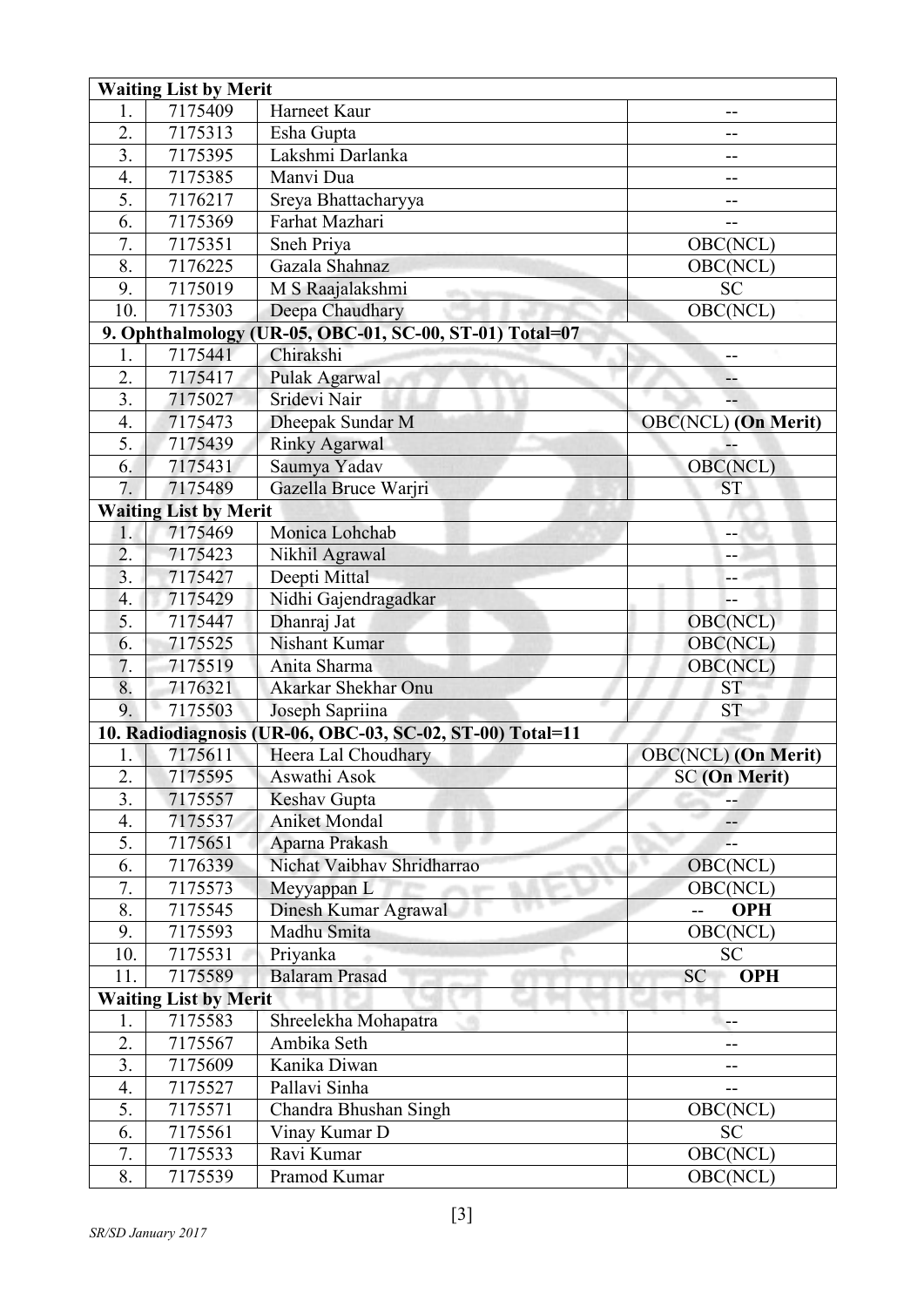| 9.                                                                       | 7175603                      | Priyanka Yadav                                               | OBC(NCL)                   |  |
|--------------------------------------------------------------------------|------------------------------|--------------------------------------------------------------|----------------------------|--|
| 10.                                                                      | 7175601                      | Piyush                                                       | OBC(NCL)                   |  |
|                                                                          |                              | 11. Cardiac-Radiology (UR-02, OBC-01, SC-00, ST-01) Total=04 |                            |  |
| 1.                                                                       | 7176245                      | Manish Shaw                                                  | OBC(NCL) (On Merit)        |  |
| $\overline{2}$ .                                                         | 7175655                      | Aparna Juneja                                                |                            |  |
|                                                                          |                              | No candidate available for OBC-01, ST-01 category            |                            |  |
|                                                                          | <b>Waiting List by Merit</b> |                                                              |                            |  |
| 1.                                                                       | 7175653                      | Gaurav Sharma                                                |                            |  |
| $\overline{2}$ .                                                         | 7175043                      | Elamparidhi P                                                |                            |  |
|                                                                          |                              | 12. Neuro-Radiology (UR-02, OBC-01, SC-03, ST-00) Total=06   |                            |  |
| 1.                                                                       | 7176247                      | <b>Sushant Agarwal</b>                                       | --                         |  |
| 2.                                                                       | 7175663                      | Navneet Kumar Agarwal                                        |                            |  |
| $\overline{3}$ .                                                         | 7175659                      | Anshul Raja                                                  | OBC(NCL)                   |  |
|                                                                          |                              | No candidate available for SC-03 category                    |                            |  |
|                                                                          |                              | 13. Radiotherapy (UR-04, OBC-02, SC-00, ST-01) Total=07      |                            |  |
| 1.                                                                       | 7175667                      | Lakhan Kashyap                                               | <b>OBC(NCL)</b> (On Merit) |  |
| 2.                                                                       | 7175049                      | Ventrapati Pradeep                                           |                            |  |
| 3.                                                                       | 7175713                      | Manika Batra                                                 |                            |  |
| 4.                                                                       | 7175703                      | Rashika Sachan                                               | OBC(NCL)                   |  |
| 5.                                                                       | 7175045                      | Sorun A Shishak                                              | <b>ST</b>                  |  |
| 6.                                                                       | 7176267                      | Sumit Kumar                                                  | <b>OBC(NCL)</b>            |  |
| 7.                                                                       | 7175693                      | Astha Srivastava                                             | <b>OPH</b><br>$-$          |  |
|                                                                          | <b>Waiting List by Merit</b> |                                                              |                            |  |
| 1.                                                                       | 7175051                      | Ravindra Nandhana                                            | --                         |  |
| $\overline{2}$ .                                                         | 7175699                      | Soorej Balan Kaliyath                                        |                            |  |
| $\overline{3}$ .                                                         | 7175675                      | Pooja Gupta                                                  | -- 876                     |  |
| 4.                                                                       | 7176351                      | Lincoln Pujari                                               | mit ein                    |  |
| 5.                                                                       | 7176253                      | Sourav Kumar Ghosh                                           |                            |  |
| 6.                                                                       | 7176263                      | Faridha Jane R M Momin                                       | <b>ST</b>                  |  |
|                                                                          |                              | 14. Medicine (UR-05, OBC-07, SC-01, ST-01) Total=14          |                            |  |
| 1.                                                                       | 7175763                      | Mavidi Sunil Kumar                                           | Ξ.                         |  |
| 2.                                                                       | 7175733                      | Shailesh Agrawal                                             | --                         |  |
| 3.                                                                       | 7175731                      | Sajmi Shaji S                                                |                            |  |
| 4.                                                                       | 7175771                      | Zubair Ahmed Thoker                                          |                            |  |
| 5.                                                                       | 7175789                      | M Keerthana                                                  |                            |  |
| 6.                                                                       | 7175737                      | Amandeep Singh                                               | <b>SC</b>                  |  |
| 7.                                                                       | 7175777                      | Mukesh Kumar                                                 | OBC(NCL)                   |  |
| 8.                                                                       | 7175735                      | Lakshman Meena                                               | <b>ST</b>                  |  |
| 9.                                                                       | 7175059                      | Kiran Kumar P                                                | OBC(NCL)                   |  |
| 10.                                                                      | 7175745                      | Santosh Kumar Singh                                          | <b>OBC(NCL) OPH</b>        |  |
| No candidate available for OBC-04 category                               |                              |                                                              |                            |  |
|                                                                          | <b>Waiting List by Merit</b> |                                                              |                            |  |
| 1.                                                                       | 7175753                      | Kiran Kumar Dvs                                              |                            |  |
| 2.                                                                       | 7175723                      | Anna Gupta                                                   |                            |  |
| 3.                                                                       | 7175761                      | Dinesh Kumar                                                 | <b>SC</b>                  |  |
| 4.                                                                       | 7175779                      | Madhugandha Wahane                                           | <b>SC</b>                  |  |
| 5.                                                                       | 7176273                      | Rahul Samanta                                                | <b>ST</b>                  |  |
| 15. Emergency Medicine & Casualty (UR-05, OBC-03, SC-05, ST-01) Total=14 |                              |                                                              |                            |  |
| 1.                                                                       | 7175799                      | Gaurav Kumar                                                 | <b>SC</b> (On Merit)       |  |
| 2.                                                                       | 7175797                      | Vibhor Upadhyay                                              |                            |  |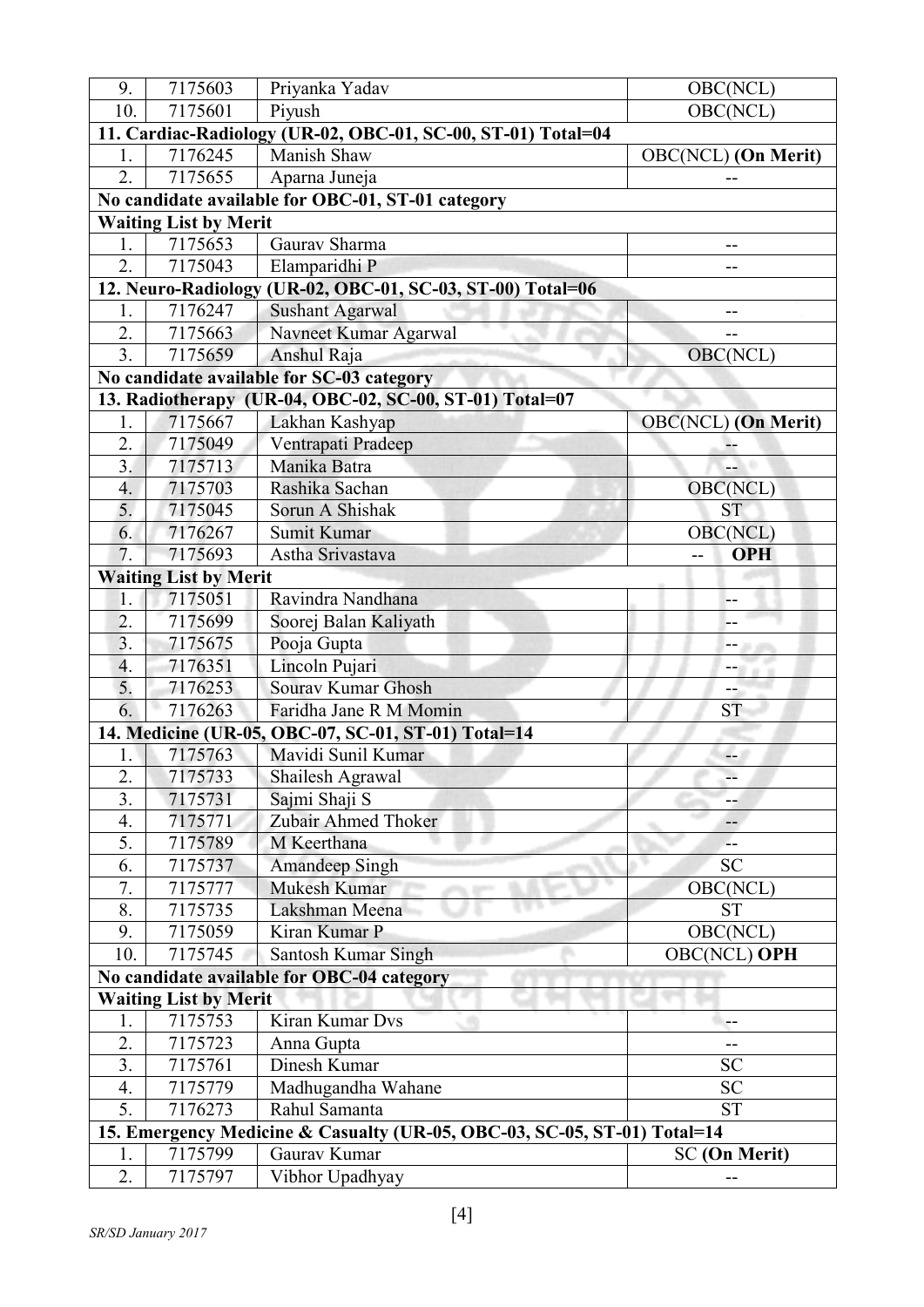| 3 <sub>1</sub>         | 7175795                                                         | Sachin Srivastava                                             | <b>OPH</b><br>--           |  |  |
|------------------------|-----------------------------------------------------------------|---------------------------------------------------------------|----------------------------|--|--|
|                        | No candidate available for UR-02, OBC-03, SC-05, ST-01 category |                                                               |                            |  |  |
|                        |                                                                 | 16. Medicine (Trauma) (UR-01, OBC-04, SC-04, ST-01) Total=10  |                            |  |  |
| 1.                     | 7175807                                                         | Balachandran M                                                | <b>OBC(NCL)</b> (On Merit) |  |  |
| $\overline{2}$ .       | 7175803                                                         | Scienthia Sanjeevani                                          | SC                         |  |  |
|                        |                                                                 | No candidate available for OBC-04, SC-03, ST-01 category      |                            |  |  |
|                        | <b>Waiting List by Merit</b>                                    |                                                               |                            |  |  |
| 1.                     | 7175805                                                         | Sakshi Jain                                                   |                            |  |  |
|                        |                                                                 | 17. Rheumatology (UR-02, OBC-00, SC-00, ST-00) Total=02       |                            |  |  |
| 1.                     | 7175819                                                         | Devender                                                      | --                         |  |  |
| 2.                     | 7175821                                                         | Anu                                                           | --                         |  |  |
|                        | <b>Waiting List by Merit</b>                                    |                                                               |                            |  |  |
| 1.                     | 7175809                                                         | Sryma P B                                                     | --                         |  |  |
| 2.                     | 7176277                                                         | Joydeep Samanta                                               | --                         |  |  |
|                        |                                                                 | 18. Geriatric Medicine (UR-02, OBC-01, SC-00, ST-01) Total=04 |                            |  |  |
| 1.                     | 7175835                                                         | Indani Hrishikesh Badrinarayan                                | --                         |  |  |
| 2.                     | 7175833                                                         | <b>Rishav Bansal</b>                                          |                            |  |  |
| 3 <sub>1</sub>         | 7175837                                                         | Nidhi Soni                                                    | OBC(NCL)                   |  |  |
|                        |                                                                 | No candidate available for ST-01 category                     |                            |  |  |
|                        |                                                                 | 19. Cardiology (UR-01, OBC-01, SC-00, ST-00) Total=02         |                            |  |  |
| $1_{-}$                | 7175847                                                         | Deepti                                                        |                            |  |  |
|                        |                                                                 | No candidate available for OBC-01 category                    |                            |  |  |
|                        | <b>Waiting List by Merit</b>                                    |                                                               |                            |  |  |
| 1.                     | 7175857                                                         | Avanish Shukla                                                | --                         |  |  |
|                        |                                                                 | 20. Neuro-Surgery (UR-04, OBC-06, SC-04, ST-01) Total=15      |                            |  |  |
| 1.                     | 7175871                                                         | Dibya Jyoti Mahakul                                           | -- 11                      |  |  |
| 2.                     | 7175865                                                         | Gour Surya Sri Krishna                                        | <b>SC</b> (On Merit)       |  |  |
| 3.<br>$\overline{4}$ . | 7175861                                                         | Suramya Anand                                                 |                            |  |  |
|                        | 7176279                                                         | Garga Basu                                                    |                            |  |  |
|                        |                                                                 | No candidate available for OBC-06, SC-04, ST-01 category      |                            |  |  |
|                        | <b>Waiting List by Merit</b>                                    |                                                               |                            |  |  |
| Ī.                     | 7175873                                                         | Arunav Sharma                                                 |                            |  |  |
| 2.                     | 7175867                                                         | Sharma Ashish Rampratap                                       |                            |  |  |
|                        |                                                                 |                                                               |                            |  |  |
|                        |                                                                 | 21. CTVS (UR-01, OBC-01, SC-01, ST-01) Total=04               |                            |  |  |
| 1.                     | 7175889                                                         | <b>Sukhjeet Singh</b>                                         |                            |  |  |
| 2.                     | 7176081                                                         | <b>Tsering Sangdup</b>                                        | <b>ST</b>                  |  |  |
| 3.                     | 7175881                                                         | Rajanikant Kumar                                              | <b>OBC(NCL)</b>            |  |  |
|                        |                                                                 | No candidate available for SC-01 category                     |                            |  |  |
|                        | <b>Waiting List by Merit</b>                                    |                                                               |                            |  |  |
| 1.                     | 7175883                                                         | Pradeep R                                                     |                            |  |  |
| 2.                     | 7175891                                                         | Ashwani Bansal                                                |                            |  |  |
|                        |                                                                 | 22. Orthopaedics (UR-03, OBC-02, SC-01, ST-01) Total=07       |                            |  |  |
| 1.                     | 7175987                                                         | Ankit Khurana                                                 | --                         |  |  |
| 2.                     | 7175091                                                         | Prasanna TY                                                   |                            |  |  |
| 3.                     | 7175079                                                         | Udit Kumar Biswal                                             |                            |  |  |
| 4.                     | 7176005                                                         | Devendra Pathrot                                              | OBC(NCL)                   |  |  |
| 5.<br>6.               | 7175973<br>7175923                                              | Ashish Kumar Ragase<br>Muthukumaran V                         | <b>SC</b><br>OBC(NCL)      |  |  |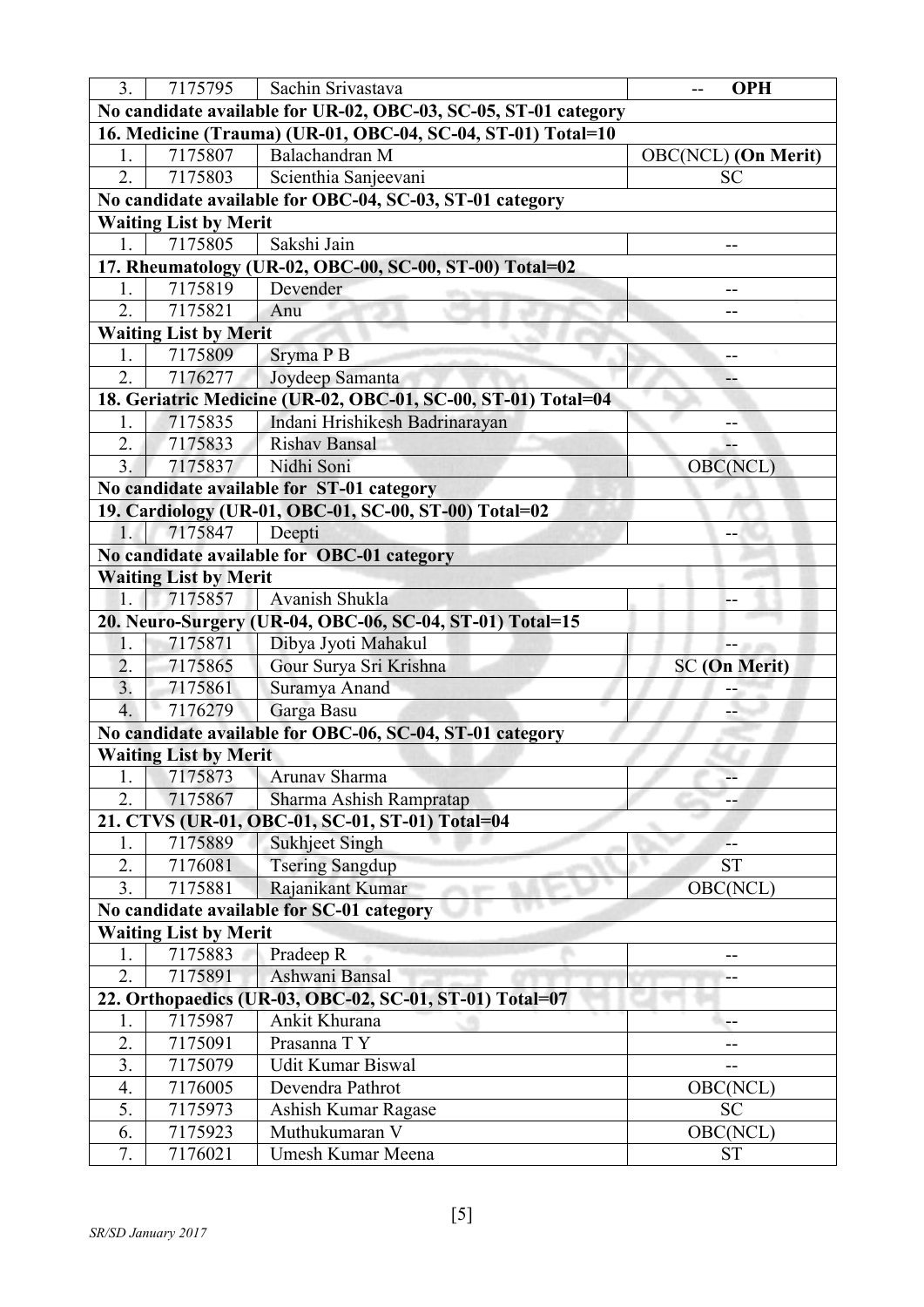|                                                   | <b>Waiting List by Merit</b>  |                                                       |                            |  |  |
|---------------------------------------------------|-------------------------------|-------------------------------------------------------|----------------------------|--|--|
| 1.                                                | 7175931                       | Sitender                                              |                            |  |  |
| 2.                                                | 7175905                       | Sandeep Kumar Gour                                    |                            |  |  |
| 3.                                                | 7175085                       | Vinod C                                               | <b>SC</b>                  |  |  |
| 4.                                                | 7175083                       | Kurmana Vamsikrishna                                  | OBC(NCL)                   |  |  |
| 5.                                                | 7175935                       | Rajesh Kumar Rajnish                                  | OBC(NCL)                   |  |  |
| 6.                                                | 7175943                       | Sandeep Kumar Kanugula                                | OBC(NCL)                   |  |  |
| 7.                                                | 7176033                       | Sukh Sagar Vaishya                                    | <b>SC</b>                  |  |  |
| 8.                                                | 7175909                       | Rajendra Didel                                        | OBC(NCL)                   |  |  |
| 9.                                                | 7175002                       | <b>Somnath Baskey</b>                                 | <b>ST</b>                  |  |  |
|                                                   |                               | 23. Pediatrics (UR-04, OBC-04, SC-01, ST-00) Total=09 |                            |  |  |
| 1.                                                | 7175162                       | Vaishakh Anand                                        | <b>OBC(NCL)</b> (On Merit) |  |  |
| $\overline{2}$ .                                  | 7175232                       | Anuj Singh                                            | --                         |  |  |
| $\overline{3}$ .                                  | 7176218                       | Ananya Das                                            | --                         |  |  |
| 4.                                                | 7175008                       | Raja Ashok Koganti                                    |                            |  |  |
| 5.                                                | 7176206                       | Richie Dalai                                          | <b>SC</b>                  |  |  |
| 6.                                                | 7175212                       | Nitish Kumar                                          | OBC(NCL)                   |  |  |
| 7.                                                | 7175220                       | <b>Ashish Saini</b>                                   | OBC(NCL)                   |  |  |
| 8.                                                | 7175134                       | Arvinder                                              | OBC(NCL)                   |  |  |
| 9.                                                | 7175188                       | Vishwanath Brahmachari                                | OBC(NCL)                   |  |  |
|                                                   | <b>Waiting List by Merit</b>  |                                                       |                            |  |  |
| 1.                                                | 7175182                       | Sataroopa Mishra                                      |                            |  |  |
| $\overline{2}$ .                                  | 7176075                       | Akash Sharma                                          | ÷-                         |  |  |
| 3.                                                | 7175110                       | Sukla Samaddar                                        | SC                         |  |  |
| 4.                                                | 7175256                       | Pankaj Kumar                                          | OBC(NCL)                   |  |  |
| 5.                                                | 7175140                       | Pramod Kumar                                          | OBC(NCL)                   |  |  |
| 6.                                                | 7175150                       | Shipra Kamal                                          | OBC(NCL)                   |  |  |
| 7.                                                | 7175144                       | Niranjan N                                            | SC                         |  |  |
|                                                   | <b>24. Pediatrics Surgery</b> |                                                       |                            |  |  |
|                                                   |                               | No candidate applied                                  |                            |  |  |
|                                                   |                               | 25. Surgery (UR-09, OBC-08, SC-06, ST-01) Total=24    |                            |  |  |
| 1.                                                | 7175290                       | Venkata Chaitanya S                                   |                            |  |  |
| 2.                                                | 7175272                       | <b>Harshit Garg</b>                                   |                            |  |  |
| 3.                                                | 7175316                       | Manpreet Uppal                                        | --                         |  |  |
| 4.                                                | 7175302                       | <b>Suneel Mattoo</b>                                  |                            |  |  |
| 5.                                                | 7175346                       | <b>Supreet Kaur</b>                                   | --                         |  |  |
| 6.                                                | 7176228                       | Soumya Ghoshal                                        | --                         |  |  |
| 7.                                                | 7175284                       | Piyush Kumar Patawari                                 | --                         |  |  |
| 8.                                                | 7175276                       | Rushil Jain                                           |                            |  |  |
| 9.                                                | 7176234                       | <b>Sushant Soren</b>                                  | ST (On Merit)              |  |  |
| 10.                                               | 7175270                       | Sunita Suman                                          | <b>ST</b>                  |  |  |
| 11.                                               | 7175342                       | Sai Vijay Boya                                        | <b>SC</b>                  |  |  |
| 12.                                               | 7175314                       | Mohammad Nafees Ahamad                                | OBC(NCL)                   |  |  |
| 13.                                               | 7176224                       | Amesh Kumar Rajak                                     | SC                         |  |  |
| 14.                                               | 7175320                       | Anil Kumar                                            | OBC(NCL)                   |  |  |
| 15.                                               | 7175318                       | Biplaw Balraj                                         | OBC(NCL)                   |  |  |
| 16.                                               | 7175268                       | Ritesh Ranjan                                         | <b>SC</b>                  |  |  |
| No candidate available for OBC-05, SC-03 category |                               |                                                       |                            |  |  |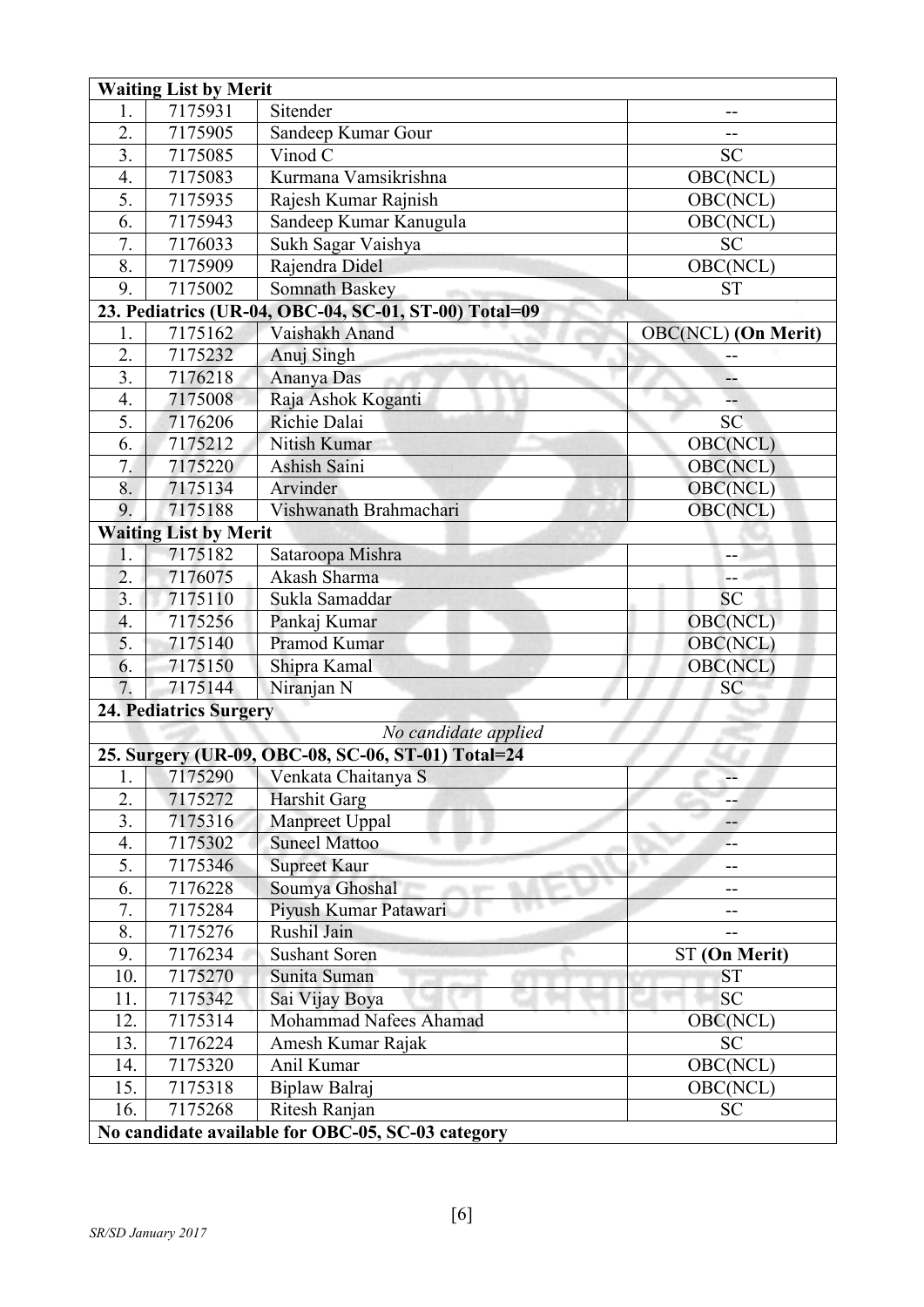|                                             | <b>Waiting List by Merit</b>  |                                                                                    |           |  |  |
|---------------------------------------------|-------------------------------|------------------------------------------------------------------------------------|-----------|--|--|
| 1.                                          | 7175274                       | Arun Kumar                                                                         |           |  |  |
| $\overline{2}$ .                            | 7175294                       | Vaibhav Chugh                                                                      | --        |  |  |
| 3.                                          | 7175338                       | Pravin Kumar                                                                       |           |  |  |
| 4.                                          | 7175298                       | Srinivas Bannoth                                                                   | <b>ST</b> |  |  |
| 5.                                          | 7175304                       | Thangtinlal Lhoujem                                                                | <b>ST</b> |  |  |
| 6.                                          | 7175278                       | Rathindra Tripura                                                                  | <b>ST</b> |  |  |
|                                             |                               | 26. Plastic Surgery & Reconstructiv Surgery (UR-05, OBC-01, SC-00, ST-00) Total=06 |           |  |  |
| 1.                                          | 7175358                       | <b>Aniket Dave</b>                                                                 |           |  |  |
| 2.                                          | 7175366                       | Ashwani Kumar Singh                                                                | --        |  |  |
| 3.                                          | 7175360                       | Ashish Dhanraj Bichpuriya                                                          | --        |  |  |
|                                             |                               | No candidate available for UR-02, OBC-01 category                                  |           |  |  |
|                                             |                               | 27. Anatomy (UR-01, OBC-01, SC-01, ST-00) Total=03                                 |           |  |  |
| $\overline{1}$ .                            | 7175368                       | Rati Tandon                                                                        | --        |  |  |
|                                             |                               | No candidate available for OBC-01, SC-01 category                                  |           |  |  |
|                                             |                               | 28. Biophysics (UR-01, OBC-00, SC-00, ST-00) Total=01                              |           |  |  |
| 1.                                          | 7175374                       | Komal Rani                                                                         |           |  |  |
|                                             | <b>Waiting List by Merit</b>  |                                                                                    |           |  |  |
| 1.                                          | 7175372                       | Pratibha Sharma                                                                    | --        |  |  |
| $\overline{2}$ .                            | 7175370                       | Parul Aggarwal                                                                     | --        |  |  |
|                                             |                               | 29. Biochemistry (UR-01, OBC-00, SC-00, ST-00) Total=01                            |           |  |  |
| $\mathbf{1}$ .                              | 7175376                       | Janvie Manhas                                                                      | --        |  |  |
|                                             | <b>Waiting List by Merit</b>  |                                                                                    |           |  |  |
| 1.                                          | 7175382                       | Rashmi Verma                                                                       | --        |  |  |
| $\overline{2}$ .                            | 7175386                       | Shilpa Kumar                                                                       |           |  |  |
| <b>30. Clinical Haematology</b><br><b>.</b> |                               |                                                                                    |           |  |  |
|                                             | No candidate applied          |                                                                                    |           |  |  |
|                                             | <b>31. Community Medicine</b> |                                                                                    |           |  |  |
|                                             |                               | No candidate appeared                                                              |           |  |  |
|                                             |                               | 32. Dental (Conservative & Endodontics) (UR-01, OBC-01, SC-01, ST-00) Total=03     |           |  |  |
| 1.                                          | 7175404                       | Amandeep Kaur M Singh                                                              | <b>SC</b> |  |  |
| 2.                                          | 7175400                       | <b>Ibadat Preet Kaur</b>                                                           |           |  |  |
|                                             |                               | No candidate available for OBC-01 category                                         |           |  |  |
|                                             | <b>Waiting List by Merit</b>  |                                                                                    |           |  |  |
| 1.                                          | 7175422                       | Osama Adeel Khan Sherwani                                                          |           |  |  |
| 2.                                          | 7175432                       | Reema Malik                                                                        | --        |  |  |
| 3.                                          | 7175398                       | Gunjan Gautam                                                                      | <b>SC</b> |  |  |
| $\overline{4}$ .                            | 7175440                       | Kulwant Rai                                                                        | <b>SC</b> |  |  |
|                                             |                               | 33. Dental (Oral & Max Surgery) (UR-01, OBC-00, SC-00, ST-00) Total=01             |           |  |  |
|                                             | 7175448                       | Bhaskar Agarwal                                                                    | --        |  |  |
|                                             | <b>Waiting List by Merit</b>  |                                                                                    |           |  |  |
| 1.                                          | 7175452                       | Gaurav Jain                                                                        | --        |  |  |
| 2.                                          | 7175462                       | Shruti Khatana                                                                     |           |  |  |
|                                             |                               | 34. Dental (Oral Pathology) (UR-01, OBC-00, SC-00, ST-00) Total=01                 |           |  |  |
|                                             | 7175498                       | Anubhuti Sood                                                                      | --        |  |  |
| <b>Waiting List by Merit</b>                |                               |                                                                                    |           |  |  |
| 1.                                          | 7175038                       | Divya B                                                                            |           |  |  |
| 2.                                          | 7175510                       | Monika Chaudhary                                                                   |           |  |  |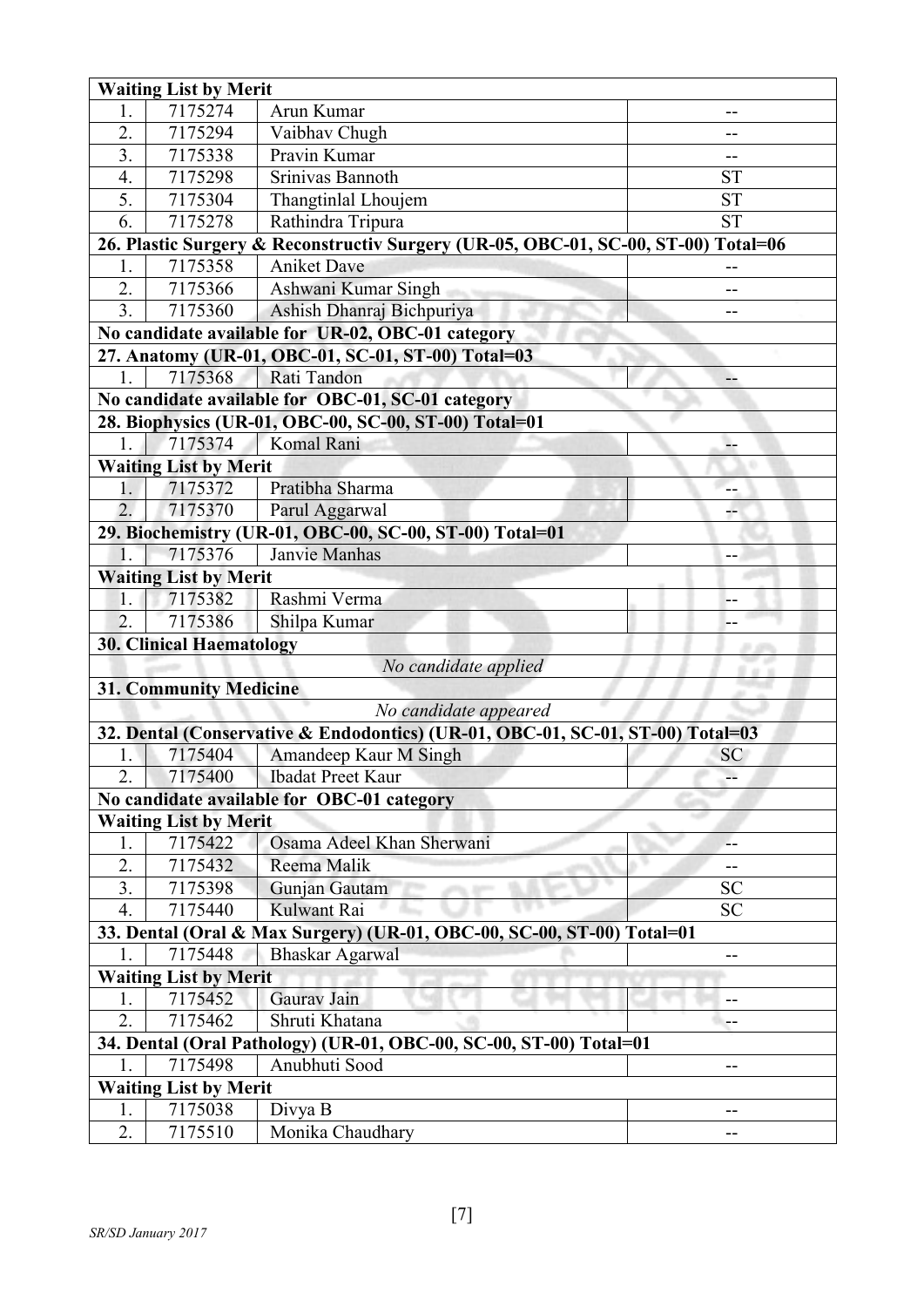|                        |                                         | 35. Dental (Pedodontics) (UR-01, OBC-00, SC-00, ST-00) Total=01      |                            |  |  |
|------------------------|-----------------------------------------|----------------------------------------------------------------------|----------------------------|--|--|
|                        | 7175546                                 | Anju Singh Rajwar                                                    |                            |  |  |
|                        | <b>Waiting List by Merit</b>            |                                                                      |                            |  |  |
| 1.                     | 7175520                                 | Urvashi Bhushan                                                      | --                         |  |  |
| 2.                     | 7175516                                 | Rupali Sharma                                                        |                            |  |  |
| 3.                     | 7175558                                 | Meenakshi Bodh                                                       | --                         |  |  |
|                        |                                         | 36. Dental (Periodontics) (UR-01, OBC-00, SC-00, ST-00) Total=01     |                            |  |  |
| 1.                     | 7175618                                 | Anu Bhatia                                                           | --                         |  |  |
|                        | <b>Waiting List by Merit</b>            |                                                                      |                            |  |  |
| 1.                     | 7175606                                 | Surya Porwal                                                         | --                         |  |  |
| 2.                     | 7175048                                 | Mahalakshmi A                                                        | --                         |  |  |
|                        |                                         | 37. Dental (Prosthodontics) (UR-00, OBC-00, SC-01, ST-00) Total=01   |                            |  |  |
| 1.                     | 7175648                                 | Krishna Deo                                                          | <b>SC</b>                  |  |  |
|                        | <b>38. Dental (Operative Dentistry)</b> |                                                                      |                            |  |  |
|                        |                                         | Merged in Group No.-32                                               |                            |  |  |
|                        |                                         | 39. Dermatology & Venereology (UR-04, OBC-00, SC-00, ST-00) Total=04 |                            |  |  |
| 1.                     | 7175658                                 | Sweta Subhadarshani                                                  |                            |  |  |
| 2.                     | 7175662                                 | Subuhi Kaul                                                          | -- 11                      |  |  |
| 3.                     | 7175656                                 | Sheetanshu Kumar                                                     | --                         |  |  |
| $\overline{4}$ .       | 7175696                                 | Niraj                                                                | <b>OPH</b>                 |  |  |
|                        | <b>Waiting List by Merit</b>            |                                                                      |                            |  |  |
| 1.                     | 7175684                                 | Rubina Jassi                                                         | --                         |  |  |
| $\overline{2}$ .       | 7175664                                 | Soniya Mahajan                                                       | --                         |  |  |
| 3 <sub>1</sub>         | 7175688                                 | Astha Sharma                                                         | --                         |  |  |
| $\overline{4}$ .       | 7175690                                 | Navya Handa                                                          |                            |  |  |
|                        |                                         | 40. E.N.T. (UR-03, OBC-00, SC-00, ST-01) Total=04                    | <b>.</b>                   |  |  |
| 1.                     | 7175720                                 | Vaisakh K                                                            | --                         |  |  |
| 2.                     | 7175056                                 | Sasi Krishna Kavutarapu                                              | --                         |  |  |
| $\overline{3}$ .       | 7175716                                 | Karan Aggarwal                                                       | --                         |  |  |
| 4.                     | 7175770                                 | Dhananjay Kumar                                                      | <b>ST</b>                  |  |  |
|                        | <b>Waiting List by Merit</b>            |                                                                      |                            |  |  |
| I.                     | 7175768                                 | Harsimran Tiwana                                                     | --                         |  |  |
| $\overline{2}$ .       | 7175788                                 | Sumanth Bollu                                                        |                            |  |  |
| 3.                     | 7175790                                 | Madhur Kalia                                                         | --<br>m.                   |  |  |
| $\mathbf{4}$ .         | 7175738                                 | Nihar Topno                                                          | <b>ST</b>                  |  |  |
| 5.                     | 7176268                                 | Raj Kishore Naik                                                     | <b>ST</b>                  |  |  |
|                        |                                         | 41. Forensic Medicine (UR-01, OBC-00, SC-00, ST-01) Total=02         |                            |  |  |
| 1.                     | 7176270                                 | <b>Arijit Dey</b>                                                    | --                         |  |  |
| 2.                     | 7175800                                 | Hemant Kumar Kanwar                                                  | <b>ST</b>                  |  |  |
|                        | <b>Waiting List by Merit</b>            |                                                                      |                            |  |  |
| 1.<br>$\overline{2}$ . | 7175802                                 | Vedant Kulshrestha                                                   |                            |  |  |
|                        | 7175066                                 | Varun Chandran A                                                     | --                         |  |  |
|                        |                                         | 42. Hospital Administration (UR-03, OBC-05, SC-01, ST-00) Total=09   |                            |  |  |
| 1.<br>2.               | 7175812                                 | Samarpita Dutta                                                      |                            |  |  |
|                        | 7175808                                 | Meeta Tyagi                                                          |                            |  |  |
| 3.                     | 7175804                                 | Vijay Kumar Tadia                                                    | OBC(NCL)                   |  |  |
| $\mathbf{4}$ .         | 7175810                                 | Mansoor Hussain                                                      | <b>OBC(NCL)</b> (On Merit) |  |  |
|                        |                                         | No candidate available for OBC-04, SC-01 category                    |                            |  |  |
| 1.                     | <b>Waiting List by Merit</b><br>7175072 | Puneeth T                                                            |                            |  |  |
|                        |                                         |                                                                      |                            |  |  |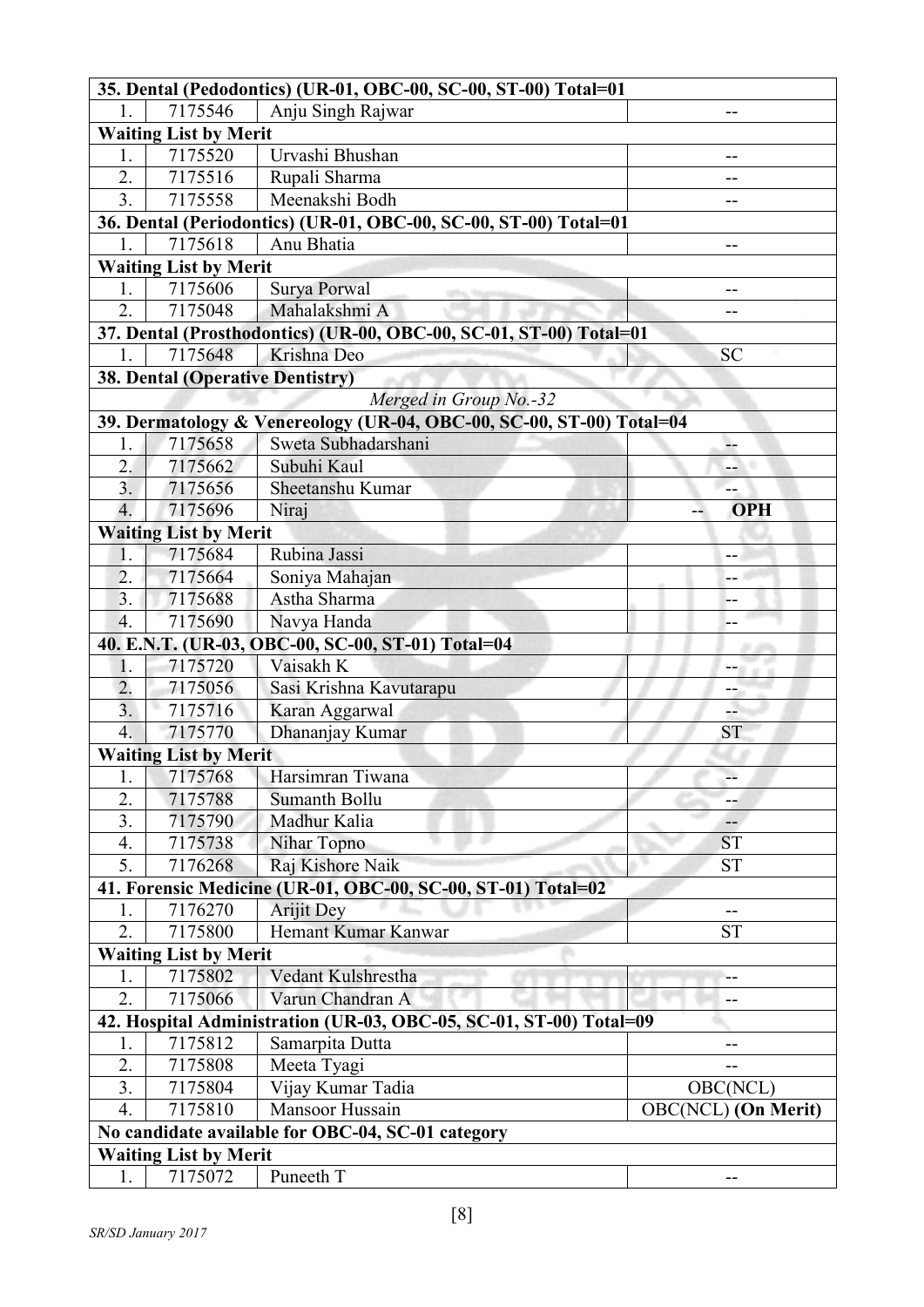| 43. Laboratory Oncology (UR-00, OBC-01, SC-00, ST-01) Total=02 |                                                       |                                                                               |                      |  |  |
|----------------------------------------------------------------|-------------------------------------------------------|-------------------------------------------------------------------------------|----------------------|--|--|
|                                                                | 7175822                                               | Rajani Anand                                                                  | OBC(NCL)             |  |  |
|                                                                |                                                       | No candidate available for ST-01 category                                     |                      |  |  |
|                                                                | <b>Waiting List by Merit</b>                          |                                                                               |                      |  |  |
| 1.                                                             | 7175824                                               | Priya Sahu                                                                    | OBC(NCL)             |  |  |
| $\overline{2}$ .                                               | 7175818                                               | Shadan Rabab                                                                  | OBC(NCL)             |  |  |
|                                                                | <b>44. Medical Physics</b>                            |                                                                               |                      |  |  |
|                                                                |                                                       | No candidate applied                                                          |                      |  |  |
|                                                                |                                                       | 45. Microbiology (UR-01, OBC-00, SC-00, ST-01) Total=02                       |                      |  |  |
| 1.                                                             | 7175852                                               | Anjana A                                                                      | --                   |  |  |
| 2.                                                             | 7175074                                               | <b>Ashit Bhusan Xess</b>                                                      | <b>ST</b>            |  |  |
|                                                                | <b>Waiting List by Merit</b>                          |                                                                               |                      |  |  |
| 1.                                                             | 7175826                                               | Vijeta Bajpai                                                                 | --                   |  |  |
| 2.                                                             | 7175832                                               | Jutang Babat Ain Tiewsoh                                                      | <b>ST</b>            |  |  |
|                                                                |                                                       | 46. Pathology (UR-02, OBC-00, SC-00, ST-00) Total=02                          |                      |  |  |
| 1.                                                             | 7176082                                               | Swati Mahajan                                                                 | --                   |  |  |
| 2.                                                             | 7175888                                               | Diksha Dev Yadav                                                              | --                   |  |  |
|                                                                | <b>Waiting List by Merit</b>                          |                                                                               |                      |  |  |
| 1.                                                             | 7175870                                               | Chaudhari Sachin Ramesh                                                       | --                   |  |  |
| $\overline{2}$ .                                               | 7176360                                               | Anjali Singh                                                                  |                      |  |  |
| 3.                                                             | 7175922                                               | Gurleen Oberoi                                                                |                      |  |  |
|                                                                |                                                       | 47. Physical Medicine & Rehabilitation (UR-02, OBC-00, SC-00, ST-01) Total=03 |                      |  |  |
| 1.                                                             | 7175926                                               | Abhimanyu Vasudeva                                                            | $\overline{a}$       |  |  |
| 2.                                                             | 7175932                                               | Harleen Uppal                                                                 | --                   |  |  |
|                                                                |                                                       | No candidate available for ST-01 category                                     |                      |  |  |
|                                                                | <b>Waiting List by Merit</b>                          |                                                                               |                      |  |  |
| 1.                                                             | 7175928                                               | Ankit Sodani                                                                  | -- 8 a s             |  |  |
| 1.                                                             | 7175980                                               | 48. Surgical Oncology (UR-03, OBC-01, SC-01, ST-01) Total=06<br>Amit B L      |                      |  |  |
| 2.                                                             | 7175944                                               | Vigneshwaran B                                                                | --                   |  |  |
| 3 <sub>1</sub>                                                 | 7175990                                               | Jayakumar P                                                                   | <b>SC</b> (On Merit) |  |  |
| 4.                                                             |                                                       | Amitabha Mandal                                                               | SC                   |  |  |
| 5.                                                             | 7176280<br>7175942                                    | Abdulla K P                                                                   | OBC(NCL)             |  |  |
| 6.                                                             | 7175946                                               | Gamit Prafullkumar Ganjibhai                                                  | <b>ST</b>            |  |  |
|                                                                | <b>Waiting List by Merit</b>                          |                                                                               |                      |  |  |
| 1.                                                             | 7175972                                               | <b>Kunal Dhall</b>                                                            |                      |  |  |
| 2.                                                             | 7175082                                               | Faheem Ahmed Abdulla                                                          |                      |  |  |
| 3.                                                             | 7176276                                               | Pallabika Mandal                                                              | <b>SC</b>            |  |  |
| 4.                                                             | 7175950                                               | Tejas Prakash Vispute                                                         | OBC(NCL)             |  |  |
| 5.                                                             | 7175086                                               | Karampudi C Sekhara Rao                                                       | OBC(NCL)             |  |  |
| 6.                                                             | 7175084                                               | Kiran Kumar Devarakonda                                                       | <b>SC</b>            |  |  |
|                                                                | 49. Blood Bank (UR-02, OBC-02, SC-00, ST-01) Total=05 |                                                                               |                      |  |  |
| 1.                                                             | 7176014                                               | Neha Bedi                                                                     | --                   |  |  |
| 2.                                                             | 7176006                                               | Nidhi Rai                                                                     |                      |  |  |
| 3.                                                             | 7176002                                               | Naveen Akhtar                                                                 | <b>ST</b>            |  |  |
| 4.                                                             | 7176010                                               | Vikash                                                                        | OBC(NCL)             |  |  |
|                                                                |                                                       | No candidate available for OBC-01 category                                    |                      |  |  |
| 50. Psychiatry (UR-02, OBC-02, SC-01, ST-00) Total=05          |                                                       |                                                                               |                      |  |  |
| 1.                                                             | 7176036                                               | Rishi Gupta                                                                   | --                   |  |  |
| 2.                                                             | 7176288                                               | Udit Kumar Panda                                                              |                      |  |  |
|                                                                |                                                       |                                                                               |                      |  |  |